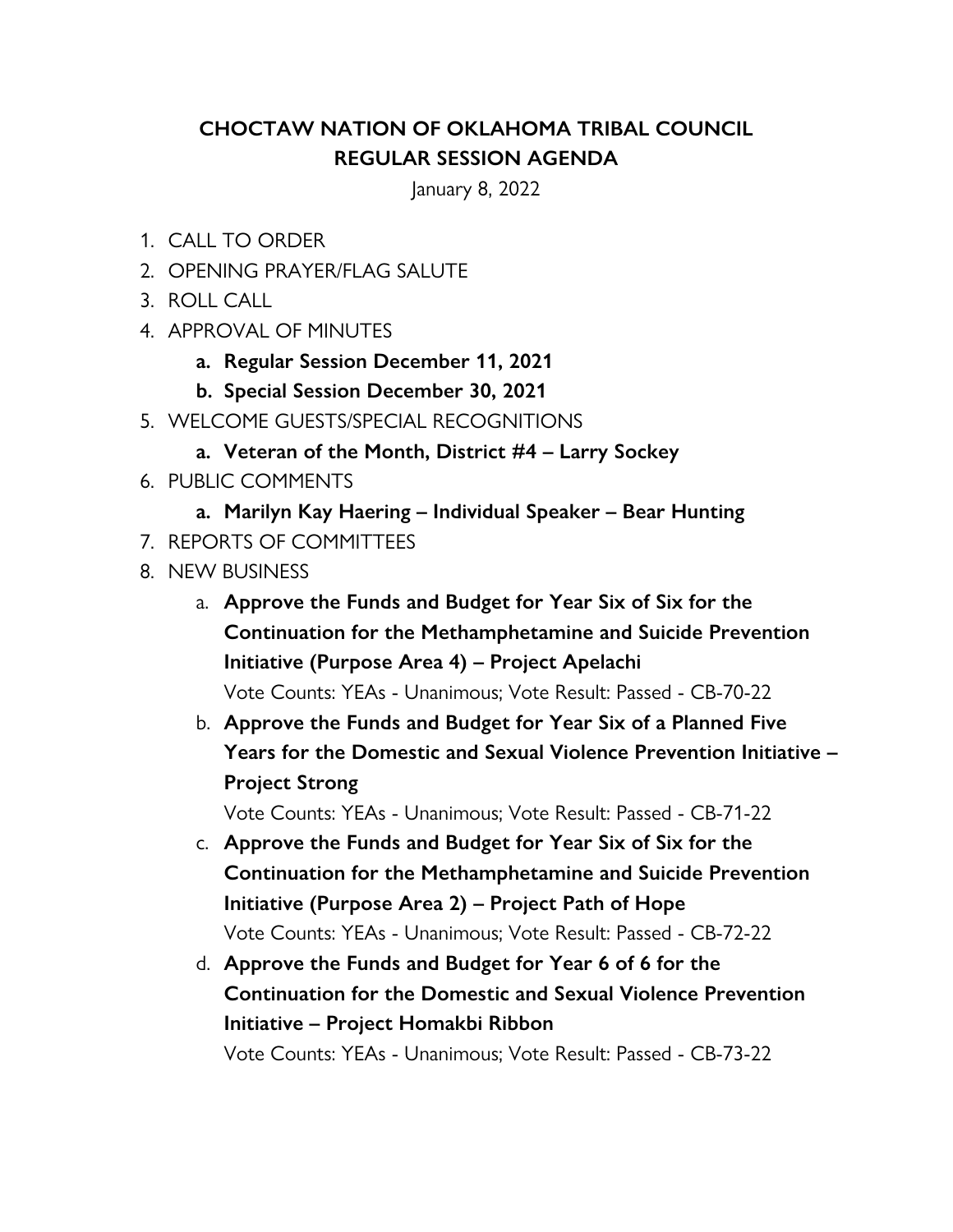- e. **Approve the Funds and Budget for Year Four of Four Continuation for the Behavioral Health Integration Initiative (BH21) – Project Integrate** Vote Counts: YEAs - Unanimous; Vote Result: Passed - CB-74-22
- f. **Approve the Funds and Budget for Years One through Six (of Seven) of the Special Diabetes Program for Indians Community-Directed Grant Program (SDPI)** Vote Counts: YEAs - Unanimous; Vote Result: Passed - CB-75-22
- g. **Approve the Funds and Budget for Year One of Five for the 2021 Native American Career and Technical Education Program (NACTEP): Health Education in Rural Oklahoma for Employment Success (Choctaw Heroes)**

Vote Counts: YEAs - Unanimous; Vote Result: Passed - CB-76-22

h. **Approve the Funds and Budget for Years Two and Three of Five for the 2019 Oklahoma Dementia Education Enhancement Program (OK-DEEP) Subaward**

Vote Counts: YEAs - Unanimous; Vote Result: Passed - CB-77-22

i. **Approve the Funds and Budget for Year Three of Three and Supplemental for the 2018 Native American Career and Technical Education Program (NACTEP)**

Vote Counts: YEAs - Unanimous; Vote Result: Passed - CB-78-22

- j. **Approve the Funds and Budget for the FY20 Bureau of Reclamation Tribal Resilience Cooperative Agreement** Vote Counts: YEAs - Unanimous; Vote Result: Passed - CB-79-22
- k. **Approve Application for the FY22 Domestic Violence Prevention Program: Forensic Health Services (DVP:FHC)** Vote Counts: YEAs - Unanimous; Vote Result: Passed - CB-80-22
- l. **Approve Application for the FY22 Domestic Violence Prevention Program (DVP)**

Vote Counts: YEAs - Unanimous; Vote Result: Passed - CB-81-22

m. **Approve Application for the FY22 Behavioral Health Integration Initiative (BH21)**

Vote Counts: YEAs - Unanimous; Vote Result: Passed - CB-82-22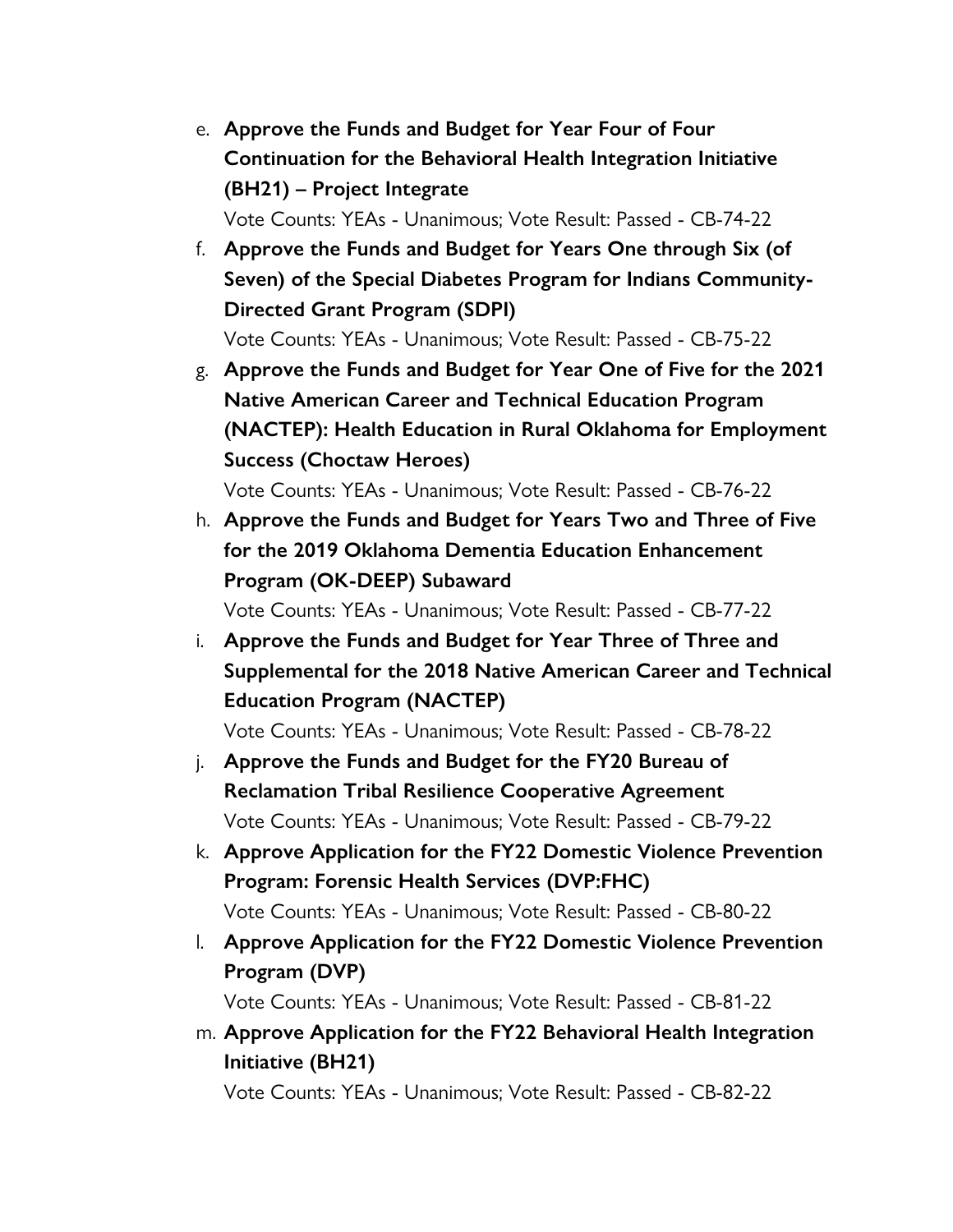- n. **Approve Application for the FY22 Substance Abuse and Suicide Prevention: Substance Abuse Prevention, Treatment and Aftercare Grant (SASP SAPTA)** Vote Counts: YEAs - Unanimous; Vote Result: Passed - CB-83-22
- o. **Approve Application for the FY22 Zero Suicide Initiative** Vote Counts: YEAs - Unanimous; Vote Result: Passed - CB-84-22
- p. **Approve Application for the FY22 Substance Abuse and Suicide Prevention: Suicide Prevention, Intervention, and Postvention Grant (SASP SPIP)**

Vote Counts: YEAs - Unanimous; Vote Result: Passed - CB-85-22

- q. **Approve the Ownership Transfer of Certain Tribal Assets** Vote Counts: YEAs - Unanimous; Vote Result: Passed - CB-86-22
- r. **Approve the Disposal of Surplus Capital Assets (Vehicles)** Vote Counts: YEAs - Unanimous; Vote Result: Passed - CB-87-22
- s. **Approve the Disposal of Surplus Capital Assets** Vote Counts: YEAs - Unanimous; Vote Result: Passed - CB-88-22
- t. **Approve Funding for the Renovation and/or Repurposing of Certain Areas within the Nation's Casino/Resort in Durant, Oklahoma**

Vote Counts: YEAs - Unanimous; Vote Result: Passed - CB-89-22

- u. **Approve Funding for the Construction of a Casino and Hotel Development in Hochatown, Oklahoma** Vote Counts: YEAs - Unanimous; Vote Result: Passed - CB-90-22
- v. **Amend the Choctaw Nation Children's Code** Vote Counts: YEAs - Unanimous; Vote Result: Passed - CB-91-22
- w. **Amend the Choctaw Nation of Oklahoma Fish, Game and Animals Code**

Vote Counts: YEAs - Unanimous; Vote Result: Passed - CB-92-22

- 9. OTHER NEW BUSINESS
- 10. OLD BUSINESS
- 11.ADJOURNMENT
- 12.CLOSING PRAYER